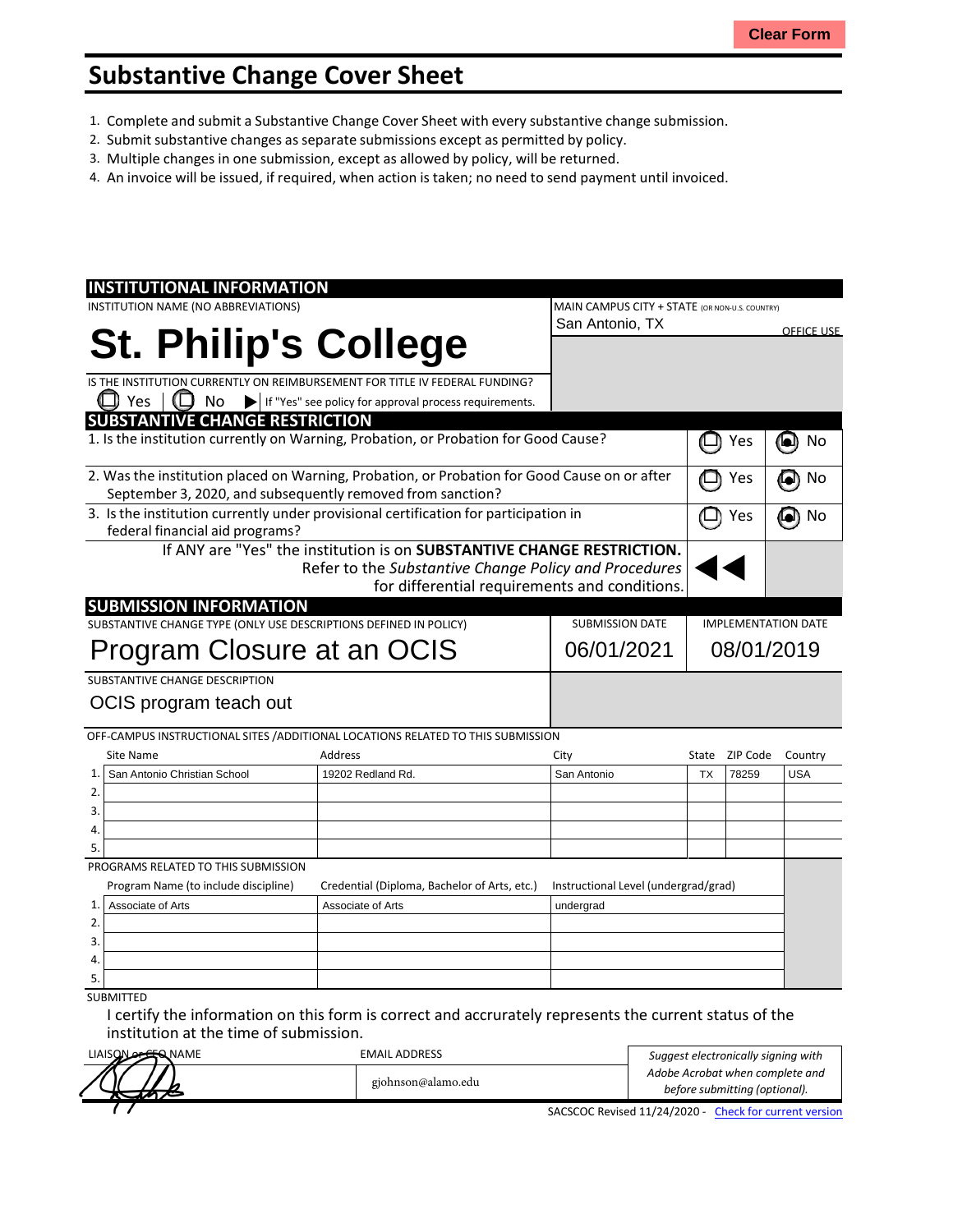

**Office of the President**

May 28, 2021

Dr. Belle Wheelan, President Southern Association of Colleges and Schools Commission on Colleges 1866 Southern Lane, Decatur, GA 30033

Dear Dr. Wheelan,

In keeping with the Southern Association of Colleges and Schools' Principles of Accreditation: Foundations for Quality Enhancement, St. Philip's College would like to notify you of a substantive change implemented fall 2019.

In spring 2019, St. Philip's College was informed that San Antonio Christian School wished to end the dual credit partnership between the two parties; (Off-campus Instructional Site notification dated June 5, 2014, SACSCOC acceptance dated August 1, 2014). Subsequently, the last dual credit courses in the Associate of Arts program were offered at the off-campus instructional site in spring 2019.

As San Antonio Christian School has severed the partnership, St. Philip's College has attached a teach out plan for consideration and approval.

Please let me know if you have any additional questions or concerns regarding this matter.

Sincerely,

Randall Dawson

Randall Dawson Acting President

CC: George Johnson, Institutional Accreditation Liaison, St. Philip's College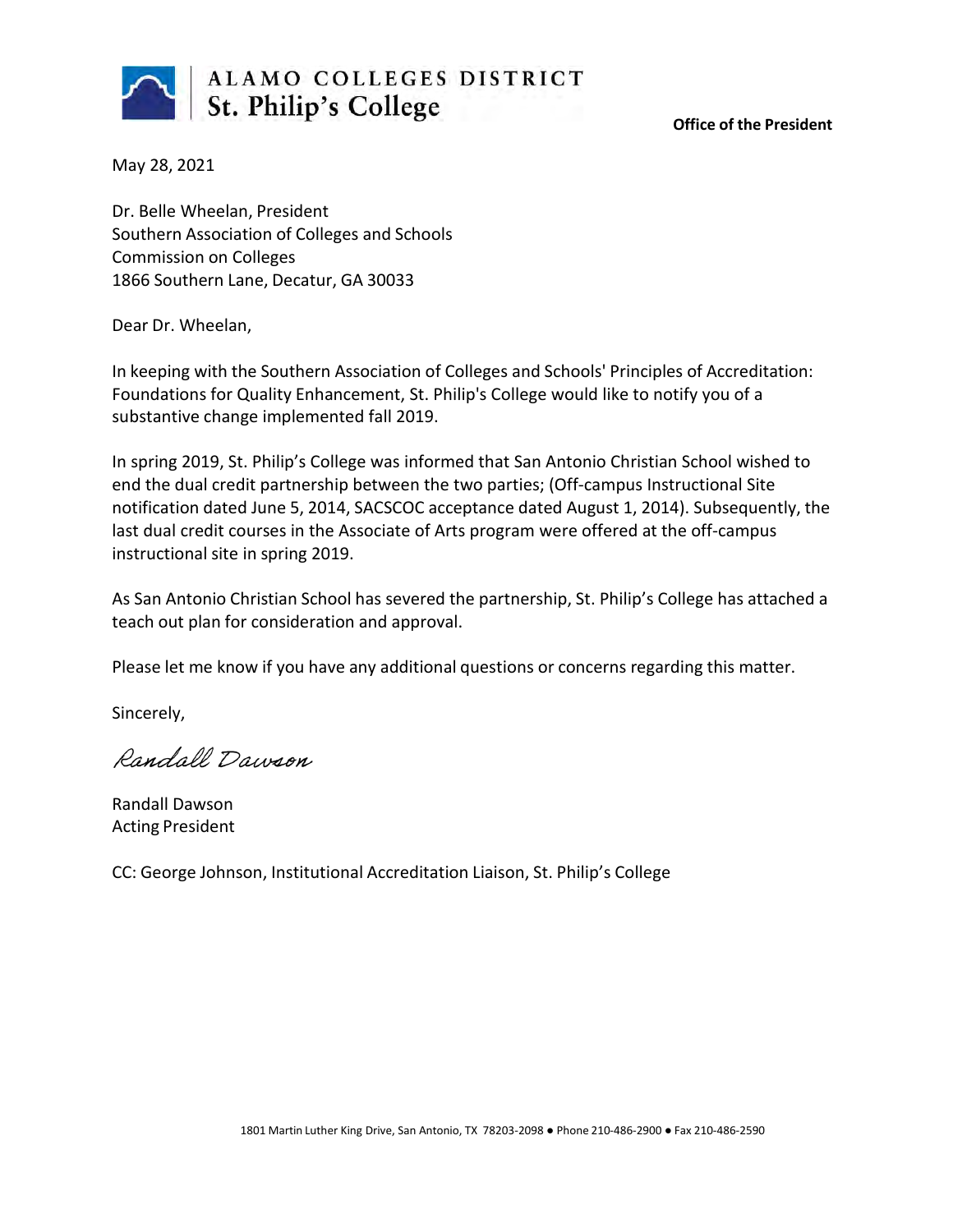## **Teach-out Plan**

San Antonio Christian School – Associate of Arts

A teach-out plan is a written plan developed by an institution that provides for the equitable treatment of students if an institution, or an institutional location that provides fifty percent or more of at least one program, ceases to operate before all students have completed their program of study, and may include, if required by the institution's accrediting agency, a teachout agreement between institutions. Teach-out plans must be approved by SACSCOC in advance of implementation.

## **To be approved, a teach-out plan must include the following information:**

1. Date of closure (date when new students will no longer be admitted) Fall 2019 San Antonio Christian School ended their partnership with St. Philip's College. Spring 2019 they had their last set of students go through the Associate of Arts program. The high school is offering these courses with another college.

2. An explanation of how affected parties (students, faculty, staff) will be informed of the impending closure.

Parents/students were informed by the school administration when the switch to the other school was finalized. Students have other opportunities for Dual Credit at other colleges or universities.

3. An explanation of how all affected students will be helped to complete their programs of study with minimal disruption.

The students continue taking the dual credit courses offered through other colleges and universities.

4. An indication as to whether the teach-out plan will incur additional charges/expenses to the students and, if so, how the students will be notified. No cost to Dual Credit students.

5. Copies of signed teach-out agreements with other institutions, if any. There is not a signed teach-out agreement for the courses with San Antonio Christian School. Not applicable.

6. How faculty and staff will be redeployed or helped to find new employment. Most instructors were St. Philip's College full-time instructors who are still employed by the college. Other instructors were St. Philip's College adjunct instructors who had the opportunity to continue teaching with the college. The school staff at San Antonio Christian School are still employed at the school.

7. If closing an institution, arrangement for the storing of student records, disposition of final financial resources and other assets.